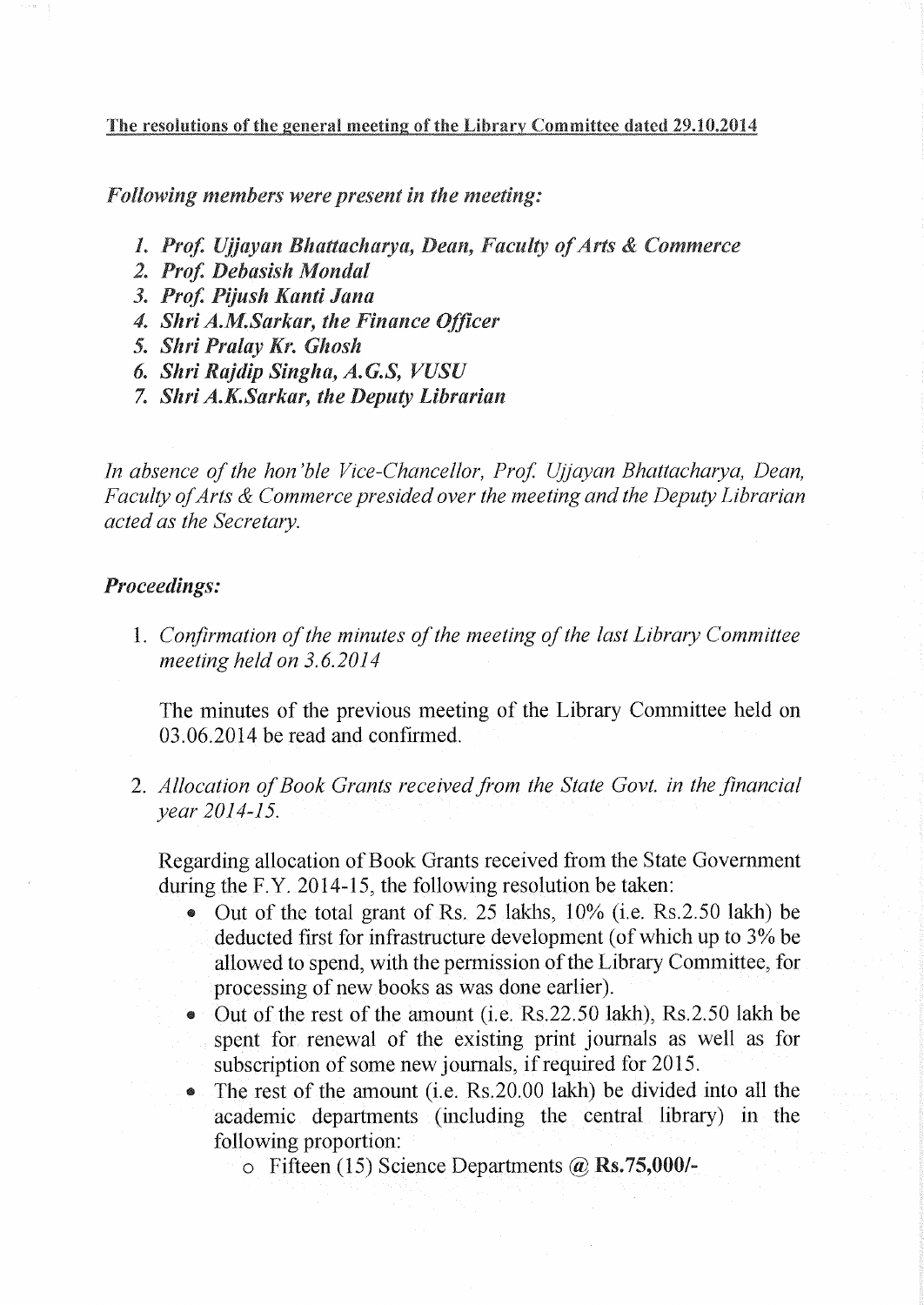- o Thirteen (13) Arts & Commerce Departments  $\omega$ , Rs. 60,000/-
- $\circ$  The Central Library  $\omega$  Rs. 95,000/-
- The Committee further resolved that though the departments had their own choice to spend their allotted amount for purchasing printed books or subscribing / renewing E-books of their subjects, but the Deputy Librarian be advised to send the previous lists of subscribed E-books to the concerned departments as an attachment to the fund allocation papers.
- 3. *To take a decision of hosting of bibliographic databases created at the affiliated college libraries from the university library servers.*

On the issue of hosting of bibliographic databases, created at the affiliated college libraries, from the university library servers, the house was informed that one of the colleges affiliated to our university had made an appeal to the university authority to upload their library databases into web through our university library server.

Though it had been informed that our library server was capable of hosting book databases of that college library, but after thorough discussion the Library Committee finally resolved that before taking any final decision about such service, an official policy should be framed and the Deputy Librarian be advised not to proceed further before the approval of the authority.

4. *To include another new category of library users in the Library Rules.* 

A matter regarding inclusion of a separate category of user(s) in the university 'Library Rules', in connection with a request from Prof. T.K.Banerjee, ex-professor of this university, who had joined our university as the 'National Fellow' of ICSSR, GOI, and stated his willingness to become a member of our university library, was discussed in the meeting.

The Committee, after thorough evaluation, *resolved that one new special category ofuser(s) like, 'National Fellow', National Professor, Emeritus Professor, etc. might be included in the existing library rules with the same borrowing facilities provided to the permanent university faculties.*  At the same time, the committee further proposed to think about imposing a token caution deposit (say Rs. 5000/-) against such categories of members, and the Deputy Librarian be advised to send the proposal of the committee to the Hon'ble Vice-Chancellor for necessary instructions and approval before its implementation.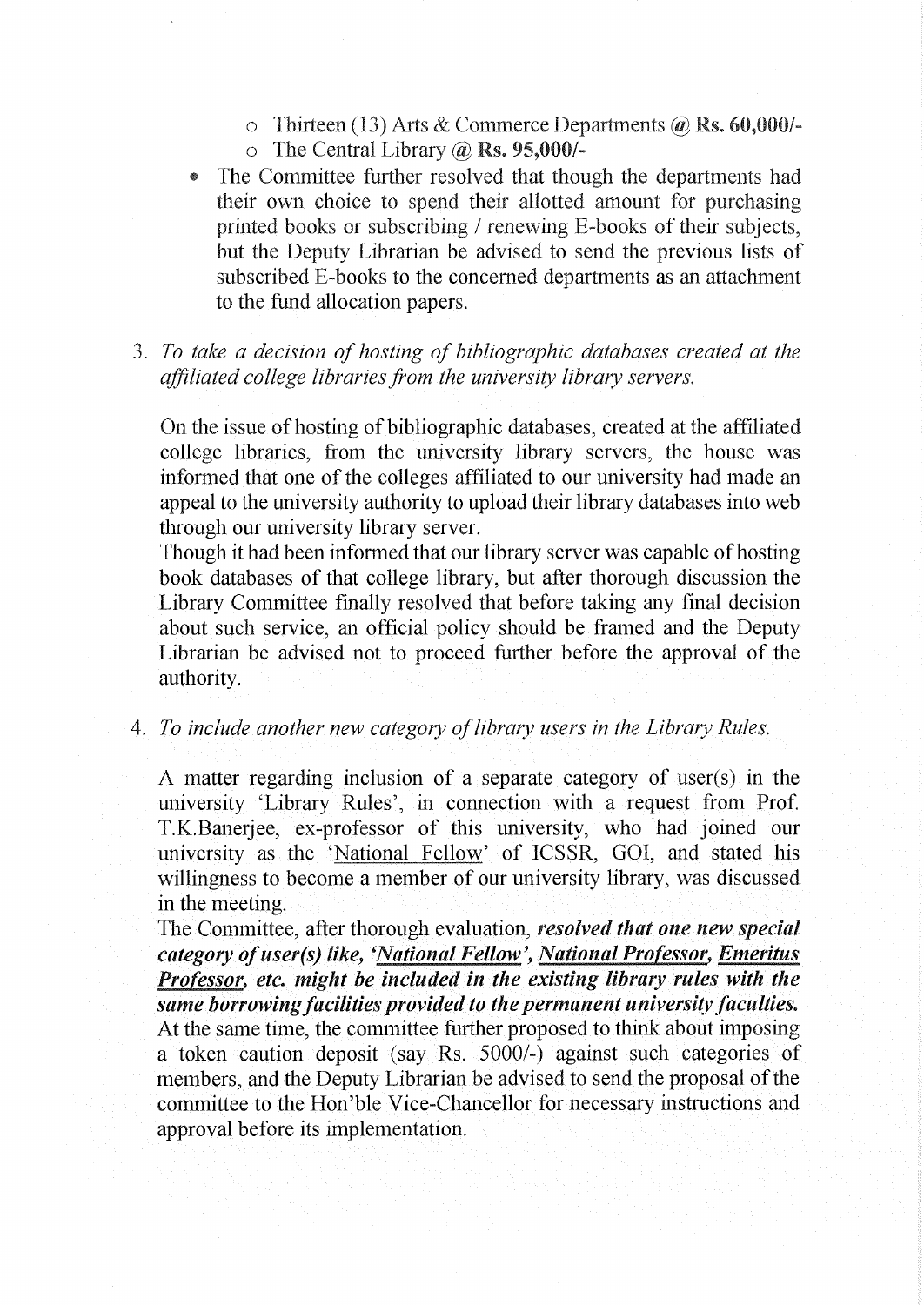5. *To take a decision regarding a proposal for conducting a user training programme on using E-Books subscribed by our library.* 

On an issue to increase the usage of e-books subscribed by our library and at the same time to solve the problems, as reported by some faculty members, in downloading or accessing to some of the E-books, it was suggested to conduct a user training programme by inviting some publishers / vendors at our university.

The Library Committee in this issue resolved that one such. training programme should be conducted in consultation with the publishers in our campus in a suitable date after NAAC team visit and the Deputy Librarian be advised to take initiatives in this regard.

## 6. *Miscellaneous:*

(i) *To take decision about violation of service contract by Mjs. Tripti Xerox at the centra/library.* 

The matter, regarding non-compliance of the service contract by  $M/s$ . Tripti Xerox, the private Xerox Centre operated from the Central Library, was discussed in the meeting, where the house was informed that the said Xerox Centre had become defaulter for not paying the monthly rent since September 2013 (except a couple of months) and had increased the Xerox printing charges as well without intimating or giving any prayer to the authority.

The Library Committee, realizing the seriousness of the matter, resolved that the concerned Xerox Centre should be asked to clear all the pending dues immediately and to make the payments up to date (within 15 days from issuing the intimation letter) without creating any further backlog.

The Committee further resolved that no change in printing rate be allowed without the approval of the university authority and thus the Xerox Centre be informed to apply officially with proper justification (in favor of increase in rate) to the authority and till then they would be requested to retain the previous rates as usual.

It was also resolved that any sort of negligence in carrying out the Committee's decision would be taken seriously and proper action be taken for non-compliance of the order after the stipulated time period was over.

(ii) *To discuss about the procedure of inclusion of Ph.D. theses in the Digital Library collection.*